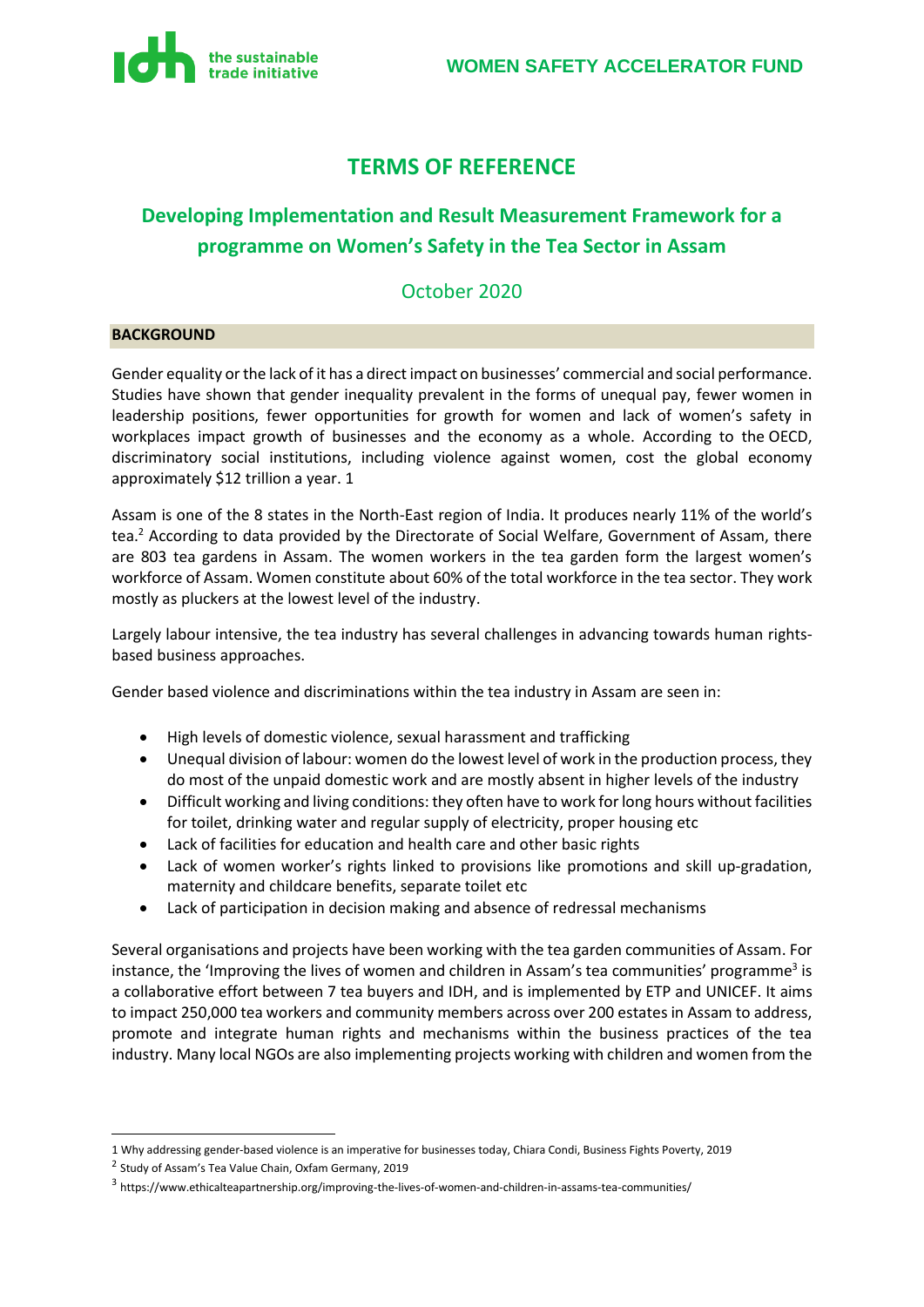tea garden communities which aim to address issues like lack of education, health, child marriage, trafficking and livelihood etc

These programmes, however, face challenges in bringing together producers, supply chain partners, workers, communities, civil society and the government to bring change at the sector level. Also, few address the specific challenges of women's safety at workspace for women tea workers, which is especially material given they form most of the workforce. Gaps in using the gender lens to understand specific challenges faced by women workers within on-going programmes exist.

#### **About the Women Safety Accelerator Fund (WSAF)**

**The Women's Safety Accelerator Fund (WSAF) is a bold new program to address women's safety and gender-based violence in the Indian tea sector. The fund has been set up in partnership by Unilever and IDH – the Sustainable Trade Initiative.**

Unilever is committed to respecting and promoting women's rights, which includes the right to safety of women and girls - in their workplaces and their extended supply chain. Unilever's aim is to implement policies and processes that women trust, with an emphasis on addressing the harmful social and cultural norms and behaviours that can leave women at risk.

IDH recognises that gender equality - reflected by access to resources, their position in leadership roles and women's workplace safety - is a catalyser for economic growth. Gender is a key impact theme in IDH's global strategic plan. IDH sets out to embed gender equality into its transformation strategies.

In 2017, Unilever and IDH along with other producers, technical experts like UN Women and sector actors in Kericho, Kenya, came together to work on the Gender Empowerment Platform (GEP) in an inclusive approach that extended the engagement to government authorities, tea associations, and women, youth and community groups. The learnings from the Kenya programme informed and provided opportunity to adapt UN Women's Safe Cities/Safe Public Spaces Global Initiative - to agricultural value chains in rural settings, beginning with the tea sector and in the development and launch of the Global Women Safety Framework in Rural Spaces: Informed by Experience in the Tea Sector<sup>4</sup>.

Given Unilever's contribution to development in global value chains, and its strong position in the tea value chain, as one of the largest purchasers of black tea in the world, there is great opportunity to further leverage partnerships to help operationalise the GWSF at scale in the tea sector with additional producers and in other commodity sectors over time.

With this ambition, Unilever and IDH have created the Women's Safety Accelerator Fund to implement the Theory of Change provided by the GWSF – catalysing and accelerating impact at scale. It will build a structure in which local capacities are built in suppliers, CSOs and service providers, and partnerships are fostered with the public sector and producer associations, to drive deeper shifts on safety within the tea supply chain.

**The WSAF will provide resources, tools, technical assistance, and specialised services for tea producers and workers in the tea sector in Assam. It aims to develop a model that will build a common understanding that is applicable to other commodity sectors in agricultural value chains.** 

<sup>4</sup> https://www.unilever.com/Images/unw-global-safety-framework-final\_tcm244-529439\_en.pdf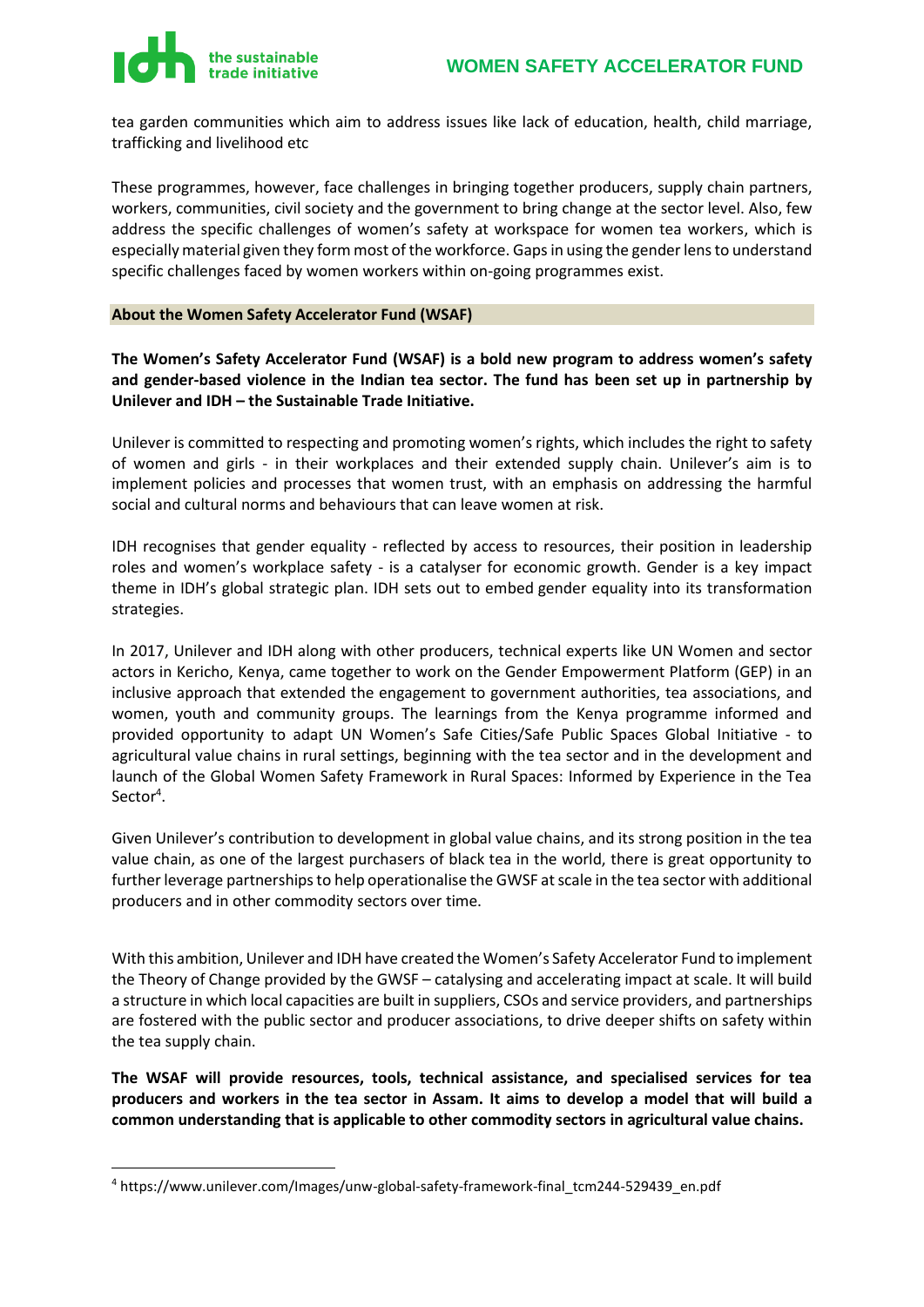

#### **Vision:**

All women and girls are socially, economically, and politically empowered in rural spaces that are free from sexual harassment (SH) and other forms of violence.

#### **Mission and Objectives:**

The Women Safety Accelerator Fund will address gender-based violence in the Indian tea industry. To do this, the Fund will collaborate with a range of stakeholders to promote tangible and continuous improvements for the women workers in the Indian tea industry by:

• Enabling producers and suppliers to implement the Global Women Safety Framework ("GWSF") developed by UN Women: resulting in strengthened prevention and response mechanisms at tea producer / supplier level.

• Building the capacity of local implementation partners and service providers as well as a supporting network of relevant (civil society) organizations and government authorities, to provide support to producers as technical, training or mobilization partners.

• Embedding continuous improvement by establishing a common platform supported by additional funding and technical partners to support and sustain the changes facilitated through the Fund's engagement, moving from actions to outcomes.

#### **Specific Aims:**

- Reduce instances of gender-based violence and addressing root causes to GBV
- Support the strengthening of grievance mechanisms with trusted and credible reporting mechanisms
- Improve understanding of relevant laws, programs, and policies
- Demonstrate the business case for greater gender inclusion and women's safety in the industry.
- Create safe and empowered spaces for women to live and work
- Influence social norms, attitudes and behaviour that promote women and girls' rights in rural spaces
- Provide opportunities for women workers to up skill, and have improved representation of women in supervisory & managerial positions
- Facilitate collaborative learning on the effective implementation of the GWSF

#### **Impact Indicators:**

The Fund will evaluate the outcomes of the funded/ financed projects by considering some of the following key performance indicators against a baseline:

- % improvement in productivity of women workers
- % increase in women in supervisory/ managerial roles
- % decrease in the wage gap between male and female workers
- % decrease in absenteeism of female workers
- % decrease in gender-based violence or health related incidents (reported)
- Cost-benefit ratio of gender interventions
- # of prevention and response mechanisms in place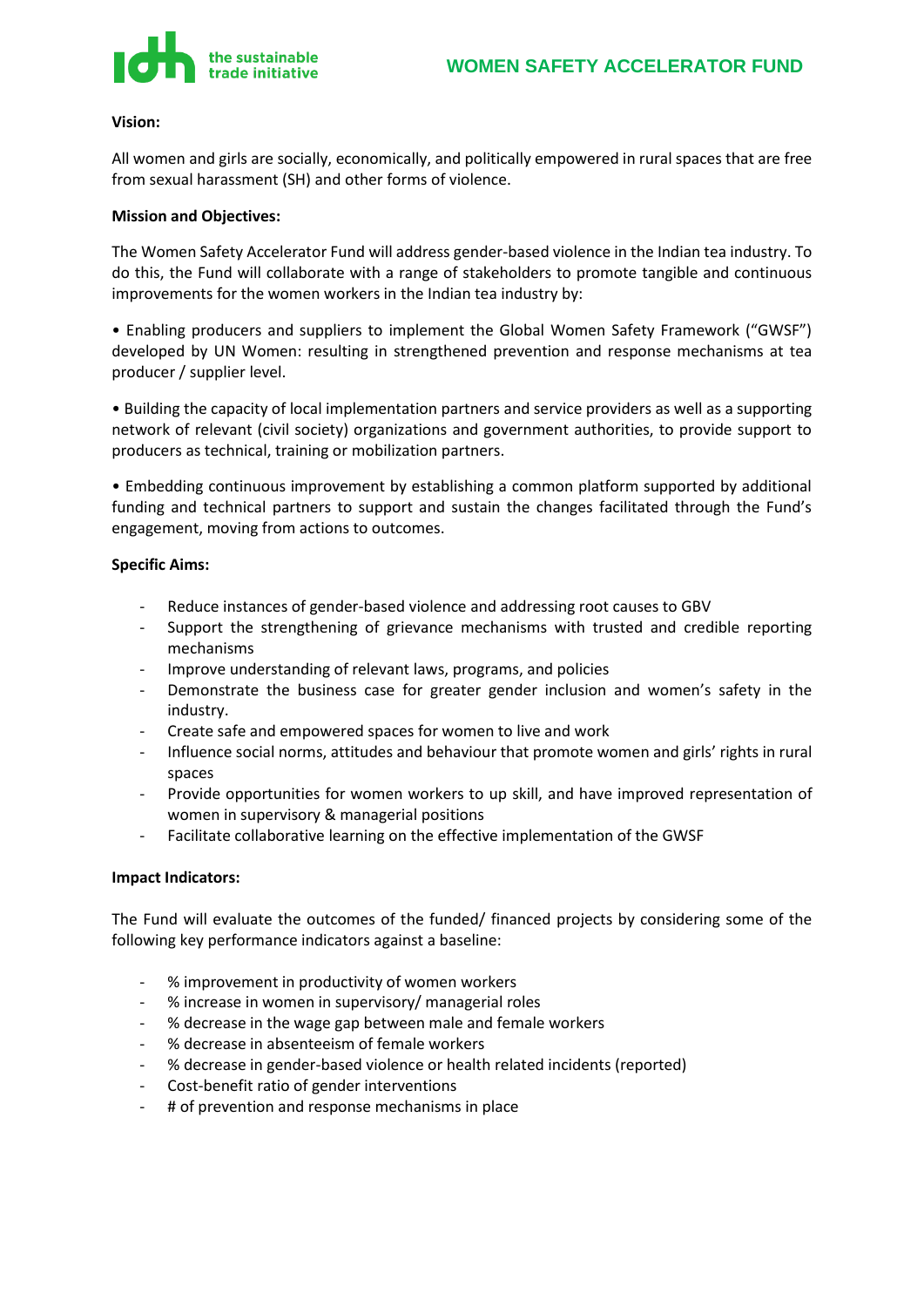#### **Theory of Change of the Global Women's Safety Framework for Rural Places:**



#### **WSAF's Goal and Approaches:**

WSAF aims to progress from a grant based to a Result Based model of funding that will support producers to initiate changes in governance, business practices and workers community that show clear and sustainable impact. A result-based model of funding will provide support based on measurable impact of actions for change than for completion of activities as in grant-based funding.

'[Results-based financing is banking on development impact.](https://www.worldbank.org/en/news/feature/2019/06/28/banking-on-impact-what-you-need-to-know-about-results-based-financing) RBF ensures that development funding is linked to pre-agreed and verified results, and that funding is provided when the results are achieved. Through a range of mechanisms, RBF helps deliver development outcomes, improves accountability, and drives both [innovation and efficiency](https://www.gprba.org/knowledge/multimedia/video-global-partnership-results-based-approaches).<sup>'5</sup>

<sup>5</sup> https://www.worldbank.org/en/news/feature/2019/06/28/banking-on-impact-what-you-need-to-knowabout-results-based-financing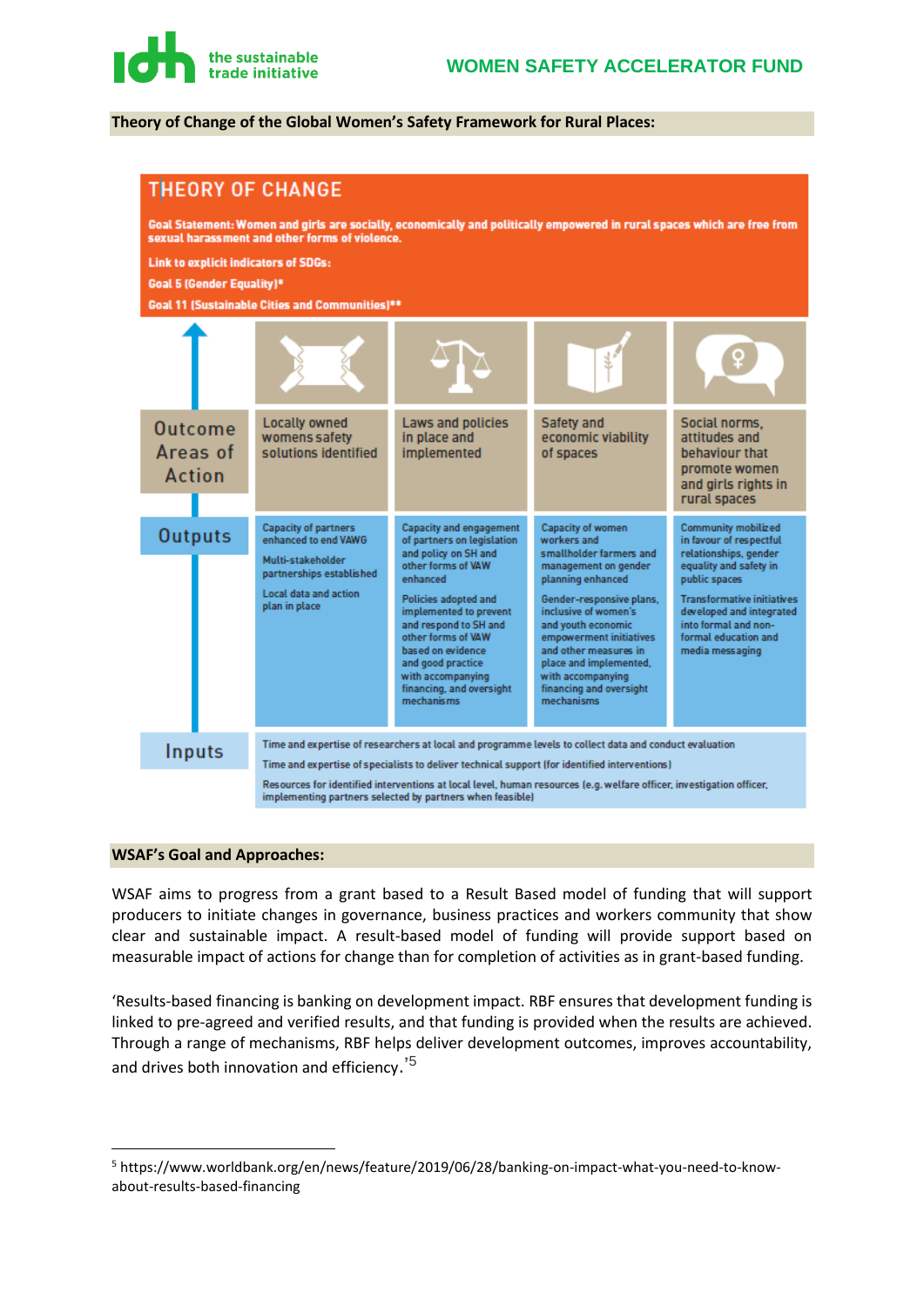

#### **WSAF wants to achieve impact in the GWSF outcome areas by:**

## Putting the tea workers & community at the core



#### **WSAF's Key Principles:**

- Producers as primary agents of change in the Fund, Ecosystem actors enabled
- Implementation framework that supports the transition from a Grant-funded/ outputs-based funding to a Outcome-based/Funding & Financing model
- Key Question to be answered: How does the Fund add value in the support that it gives to producers? (What is the Additionality)
- Acknowledge variable starting points of different Producers in terms of the engagement and understanding of the issues around women worker safety

#### **WSAF's Impact Indicators:**

The Fund will evaluate the outcomes of the funded/ financed projects by considering some of the following key performance indicators against a baseline:

- % improvement in productivity of women workers
- % increase in women in supervisory/ managerial roles
- % decrease in the wage gap between male and female workers
- % decrease in absenteeism of female workers
- % decrease in gender-based violence or health related incidents (reported)
- Cost-benefit ratio of gender interventions
- # of prevention and response mechanisms in place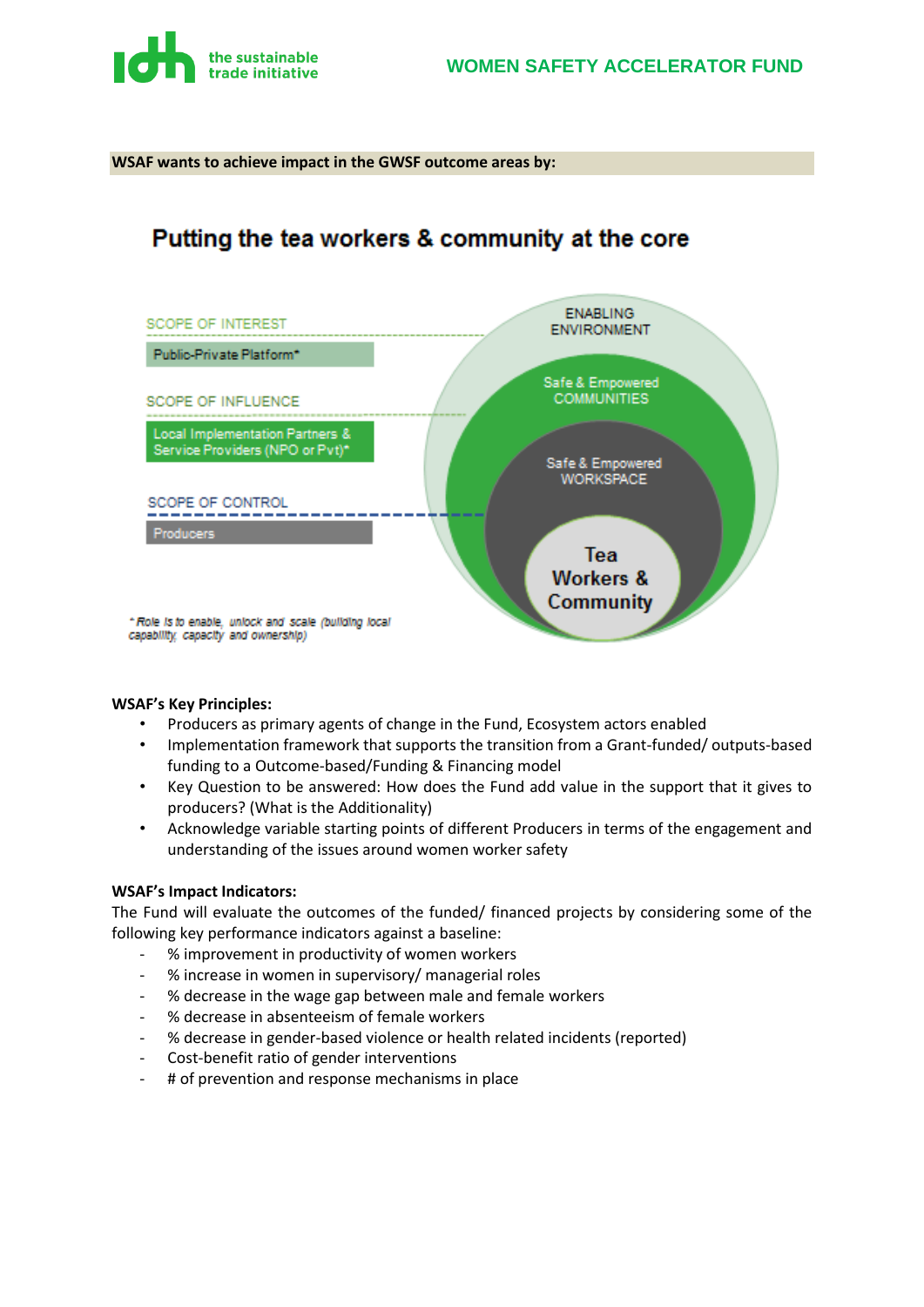# **The sustainable<br>
trade initiative WOMEN SAFETY ACCELERATOR FUND**

**The ToR is requesting for delivery of two specific and inter-linked frameworks for the implementation and evaluation of the plan set up by WSAF to address women's safety in the tea gardens of Assam to feed into the eventual results-based funding model for the WSAF.**

#### **1. The Implementation Framework:**

The Implementation Framework will provide a detailed blueprint with phase wise steps and actions to be taken up with each stakeholder at different levels for WSAF to progress from a grant based model to a result based model in 3 phases.



*Example only: Phases in a Producers Journey, shifting from Awareness to Empowerment with evolved models of support from the Fund.*

#### **1.1 Objectives of the Implementation Framework:**

- Inform the baseline with indicators for assessing maturity and readiness levels of producers
- Develop a clear implementation blueprint with phase wise activities to be taken up, progress measurement milestones and strategies for transitioning to a result-based model
- Inform the result measurement framework with impact narratives and key performance indicators

#### **1.2 Scope of Work for the Implementation Framework:**

- Map implementation pathways across different maturity levels: Awareness, Action, Empowerment/Change to be conducted with workers, producers and other stakeholders to ensure women's safety in the tea gardens of Assam
- Develop clearly defined strategies based on internal and external factors of the tea sector
- Identify points of leverage and convergences with internal and external players for maximising impact of the Fund (Service Providers, Platform Agenda)
- Phase wise plan with milestones for progress on outcome and transition to RbF
- Provide indicators and actions to identify the additionality of the Fund where will the Fund add value?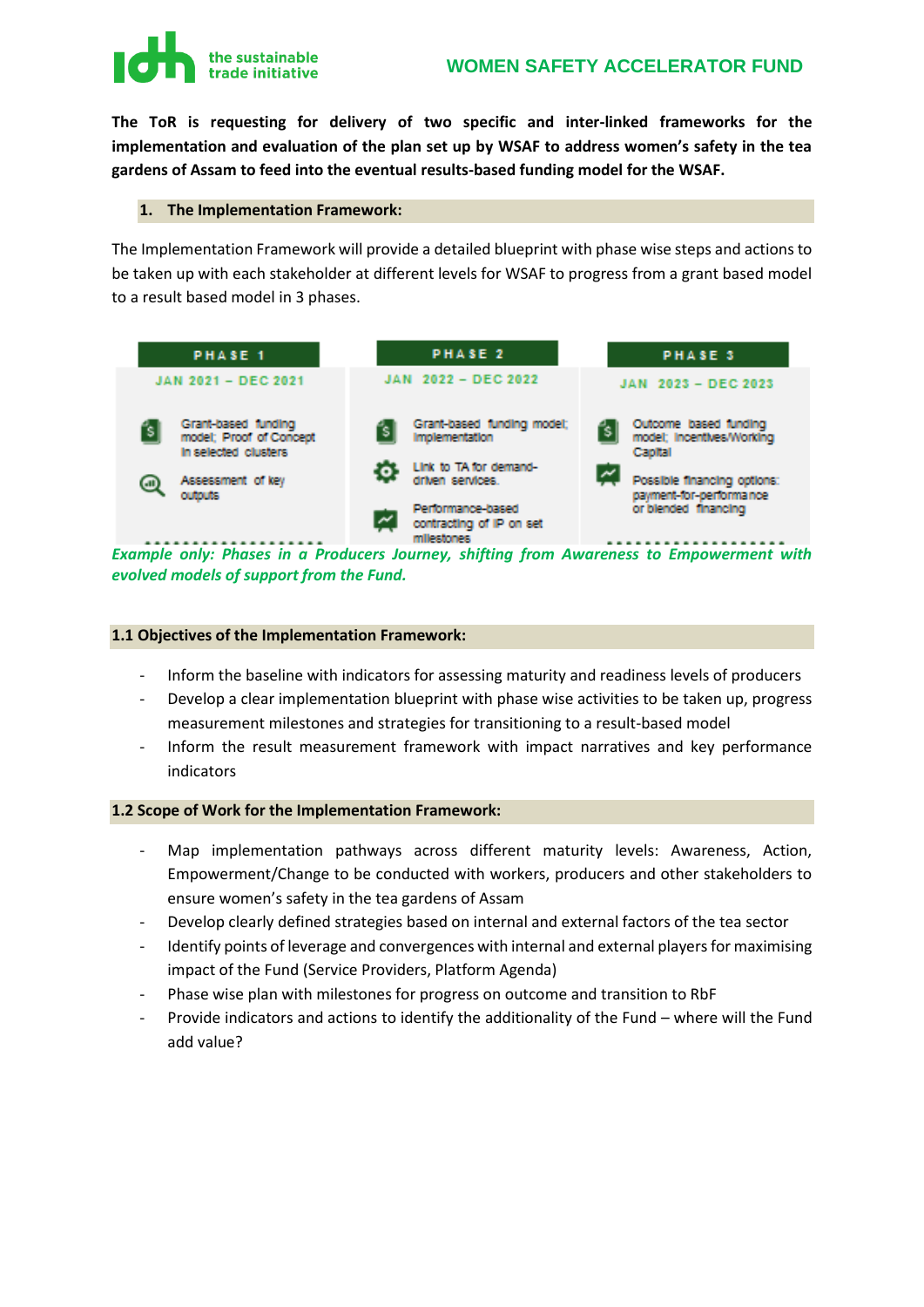

*Illustrative only: Looking at outcome areas in the GWSF, and phasing out the key interventions at 3 levels: Awareness, Action, Empowerment*



*Illustrative only: Combining a maturity check + blueprint of pathways to customise an Implementation track for the Producer*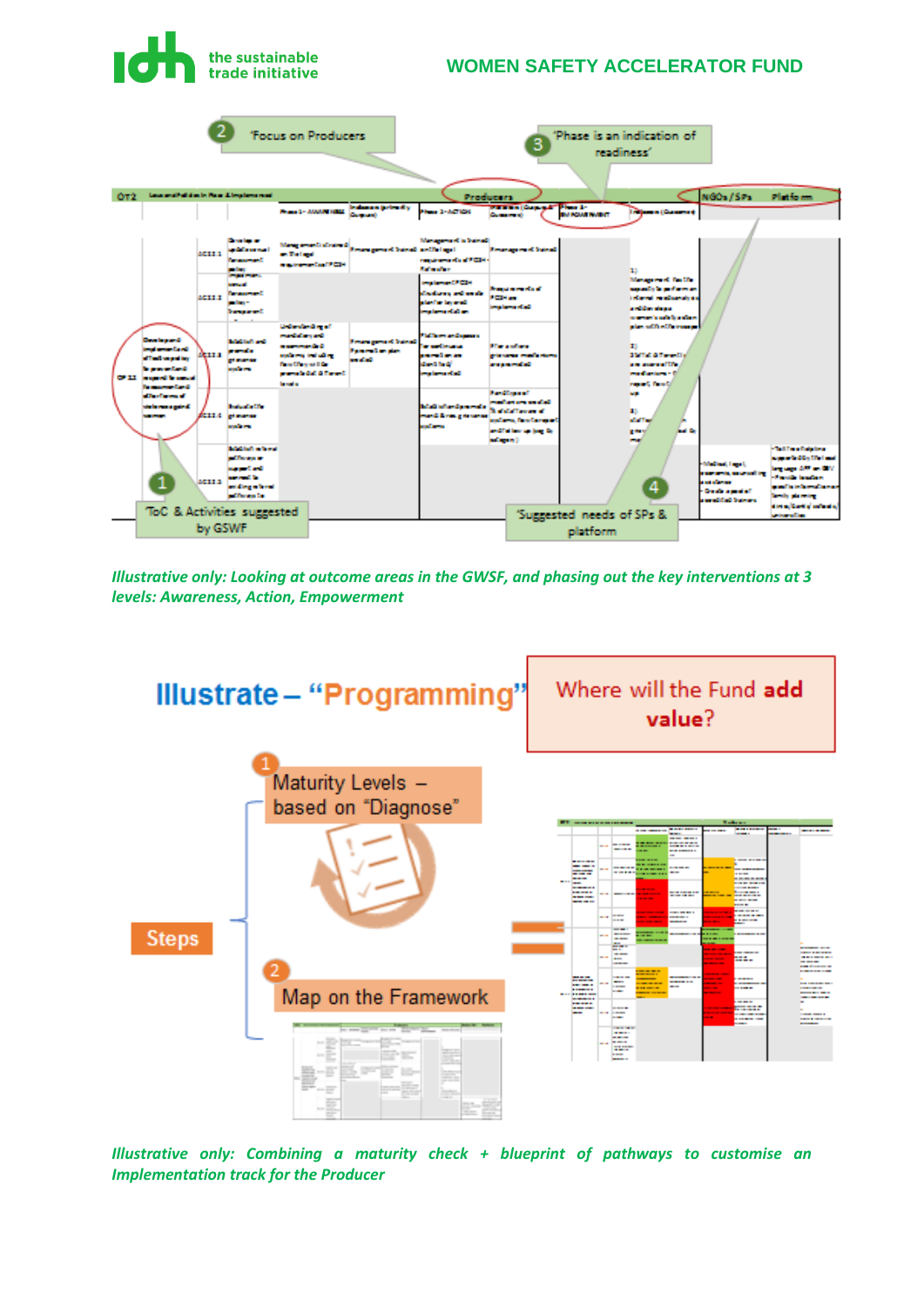

#### **1.3 Deliverables for the Implementation Framework:**

- 1. Checklist for assessing maturity and readiness of producers
- 2. Organise stakeholder meeting for strategy development and report
- 3. List of stakeholders for each of the four outcome areas of the GWSF
- 4. Final blueprint with activities and milestones with specific activities in a phase wise manner

--------------------------------------------------------------------------------------------------------------------------------------

5. Communication deck with maximum 20 slides

#### 2. **The Result Measurement Framework:**



п

The RMF is expected to provide a clear pathway for measuring inputs, outputs and outcomes of progress and impact of the programme as defined within the four outcome areas of the GWSF. The RMF will define Key Performance and Impact Indicators for the WSAF. The RMF is embedded within the programme management cycle and provides milestones for delivery of the key activities and evaluation strategies.

#### **Objectives of the Result Measurement Framework**:

- Provide key indicators across the 4 GWSF outcome areas and for the 3 Phases designed in the Implementation Framework on women's safety, reduction in GBV and actions for gender equality
- Develop measurement methods for monitoring and evaluation at every stage of the project
- Data management plan that will indicate progress and show impact

|                                                      | PHASE 1                                                              | PHASE 2                                                             | PHASE 3                                                |  |
|------------------------------------------------------|----------------------------------------------------------------------|---------------------------------------------------------------------|--------------------------------------------------------|--|
| <b>OUTCOME AREA 8</b>                                | Capacity building and<br><b>Business Case</b><br>grant Based Funding | <b>Technical Assistance</b><br>milestone-based funding              | <b>Impact Investment</b><br>outcome-based funding      |  |
| Locally owned<br>women safety<br>solutions           | Gender analysis and<br>baseline / producer scope                     |                                                                     |                                                        |  |
| Laws & policies<br>Implemented<br>and in place.      | # POSH committees<br>established<br># trainings on POSH              | # POSH committees that<br>rate 3.5 and above on<br>effectiveness    | % increase in effective<br>grievance redressal<br>fora |  |
| Safety and<br>-3<br>economic<br>viability of places  | # gender responsive plans<br>created                                 | # gender responsive<br>plans implemented                            | % improvement in<br>women worker safety                |  |
| Social norms and<br>behavior changes<br>in community | # Community members<br>trained                                       | # women represented in<br>governance structures.<br>committees etc. | % improvement in<br>participation by women<br>workers. |  |

#### Capturing the change: Awareness, Action, Empowerment,

*Illustrative only: Change in the type of indicators as the Phase of implementation shifts. Outputs to Outcomes.*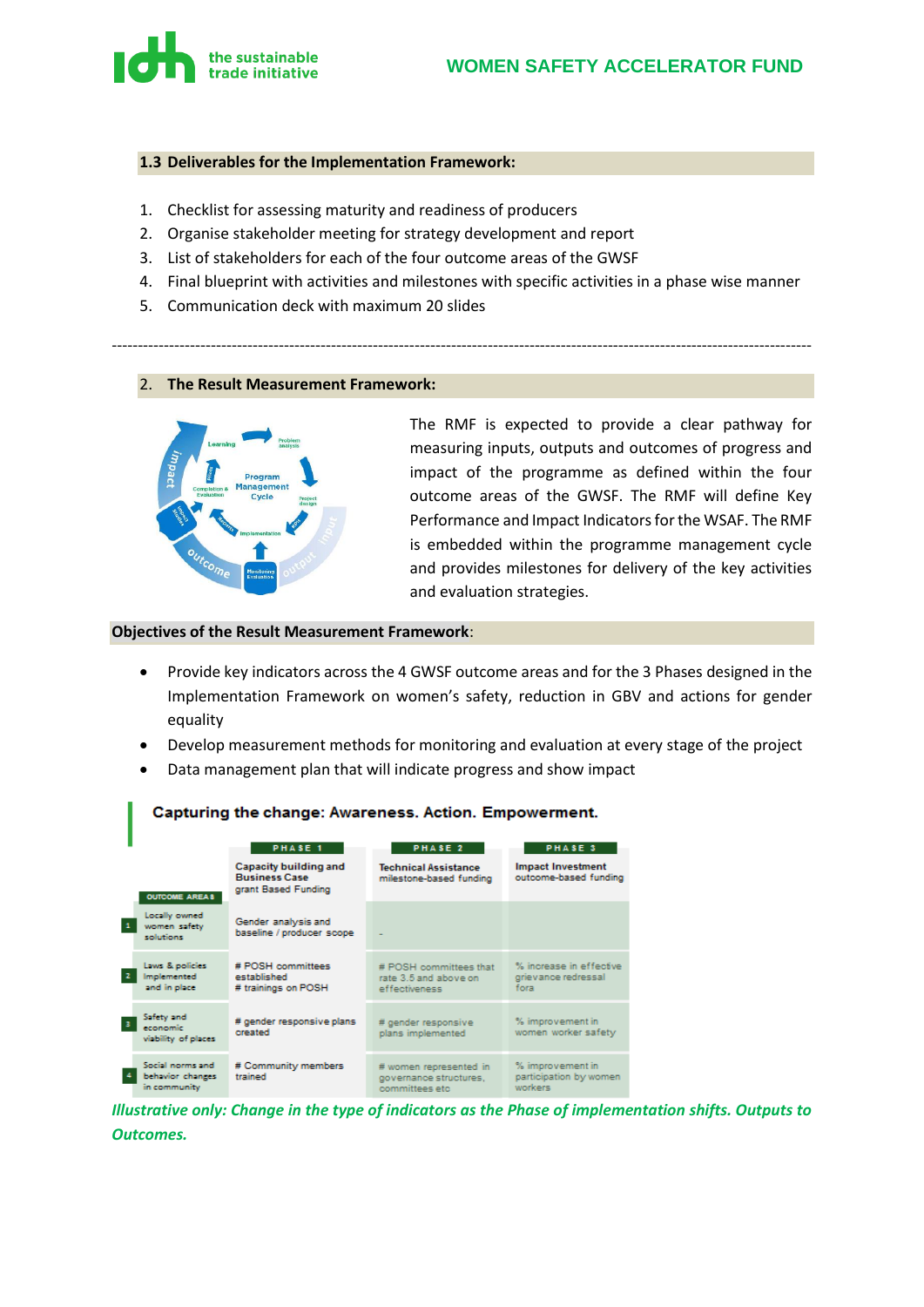

#### **Scope of work for the RMF:**

- Clearly define impacts of the programme to ensure women's safety and address gender based violence in the tea sector in Assam
- Incorporate findings from the baseline and the implementation framework to define result chains with different stakeholders and internal and external contexts of the tea gardens in Assam
- Clearly define measurable qualitative and quantitative indicators for the result chains that show changes in capacity and need of stakeholders, changes in policy, practices and norms of the tea industry and workers community, in implementation of laws and policies of the government that leverage the four outcomes areas of the GWSF
- Provide qualitative and quantitative KPI and Impact Indicators for the implementation plan and measuring the additionality (value to producers) of WSAF to producers
- Put in place a measurement method and plan to monitor, evaluate and measure progress and implement
- Assess data gaps and provide a clear plan for data management to be embedded into the implementation plan



#### **Deliverables for the Result Management Framework:**

- 1. List of Key Performance Indicators and Impact Indicators with definitions
- 2. Milestones for transitioning from grant-based to result based model
- 3. Final framework with result chain, milestones, measurement plan and reporting cycle
- 4. Communication deck with maximum 20 slides

#### Must include:

- 1. Input, activity, output and outcome in each outcome area
- 5. Measurement tools and methods
- 6. Reporting Cycle

#### **Suggested Methodology:**

- For providing the details of these components, the consultant/service provider would:
- Review and incorporate baseline study, implementation framework, result framework and other relevant documents and incorporate these into the implantation framework
- Study relevant laws and policies and suggest action required for adherence and implantation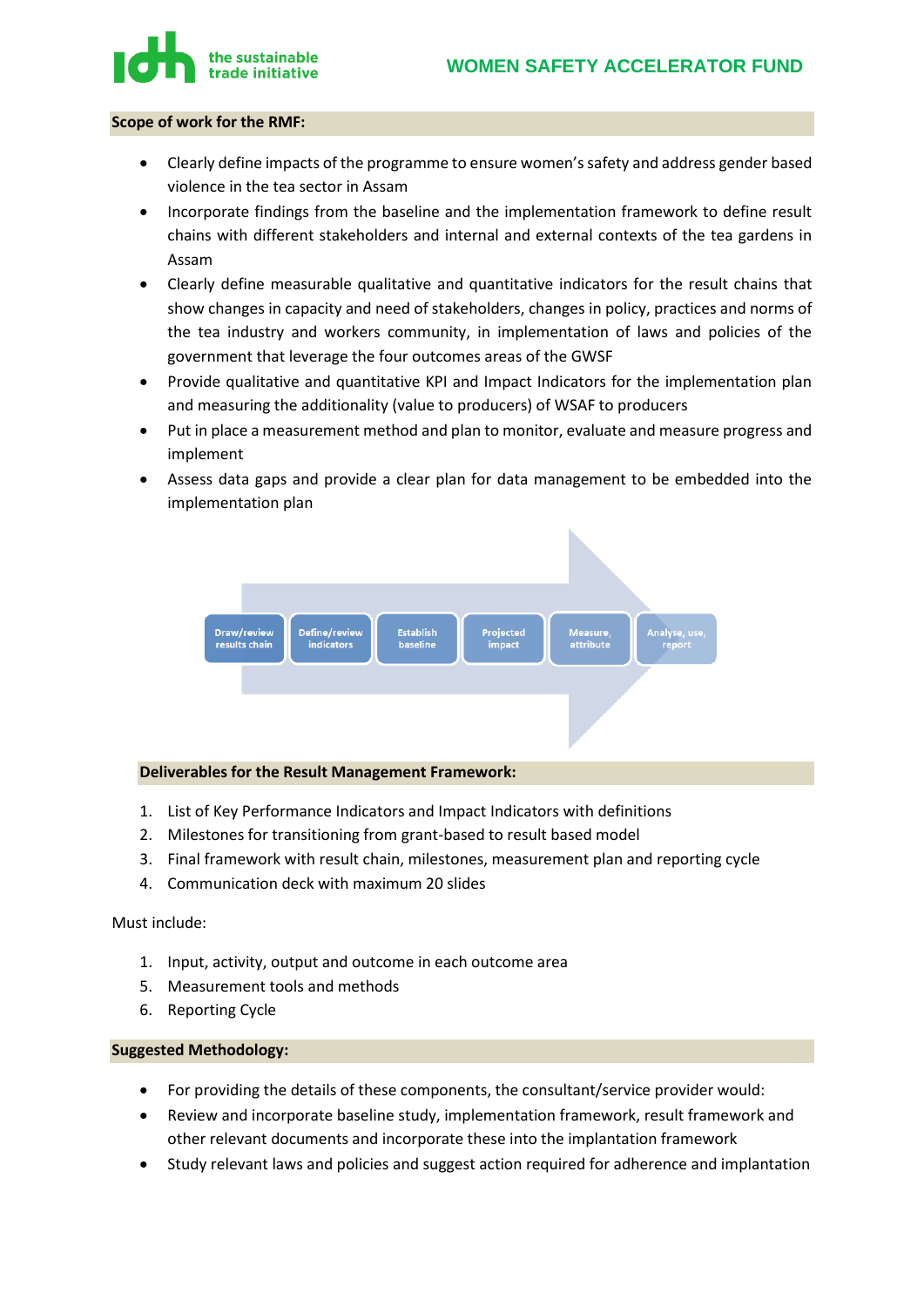

• Interact with WSAF key stakeholders to seek their suggestions and incorporate these into the framework

#### **Proposal guidelines and timeline:**

IDH is seeking proposals from consultancy farms and organisations with deep and wide experience to deliver the expected outcomes.

The proposal must include the following:

- A succinct, well-documented approach and methodology, separately for the Implementation and Result Measurement Framework
- A proposed work plan with indicative milestones from inception to delivery
- Inclusion of a budget with a break-down of working days/rate per consultant and other anticipated expenses such as travel.
- Clear description of the project team, relevant experience of team members and time allocation per team member
- Description of sub-contractors (if applicable).
- Statement of experience on similar work
- References
- Sample of previous work.

**To note:** Proposals may be independent or collaborative projects. You may choose to collaborate with other organizations in your application and propose a joint application – however, you must have 1 lead organization to engage with the Program.

#### **Selection Criteria and Steps**

#### **The consultant will have to have expertise and experience in:**

- Developing and delivering such assignments prior
- Understanding of gender, human rights and business
- Understanding of the context of the tea sector in Assam
- Collecting and producing high quality data
- Deep analytical skill to collate information into concise clear suggestions

#### **Your proposal will specially be assessed on the following Criteria:**

| <b>Organisation</b><br><b>Capacity</b> | • Evidence of experience – similar assignments conducted before (list and<br>reports etc)<br>• Relevant network in India, tea sector and Assam both in public and private<br>sector (details of engagement in brief)<br>• Experience working with actors relevant to the tea sector and women's<br>safety |
|----------------------------------------|-----------------------------------------------------------------------------------------------------------------------------------------------------------------------------------------------------------------------------------------------------------------------------------------------------------|
|                                        | • Strong ability to analyse quantitative and qualitative data                                                                                                                                                                                                                                             |
| <b>Team Capacity</b>                   | • Good English verbal and written skills                                                                                                                                                                                                                                                                  |
|                                        | • Strong research and analytical skills                                                                                                                                                                                                                                                                   |
|                                        | Good understanding of the sector, geography and beneficiary profile<br>$\bullet$                                                                                                                                                                                                                          |
|                                        | A track record of similar work and previous working experience<br>$\bullet$                                                                                                                                                                                                                               |
| Approach                               | • Robustness of methodology and tools proposed                                                                                                                                                                                                                                                            |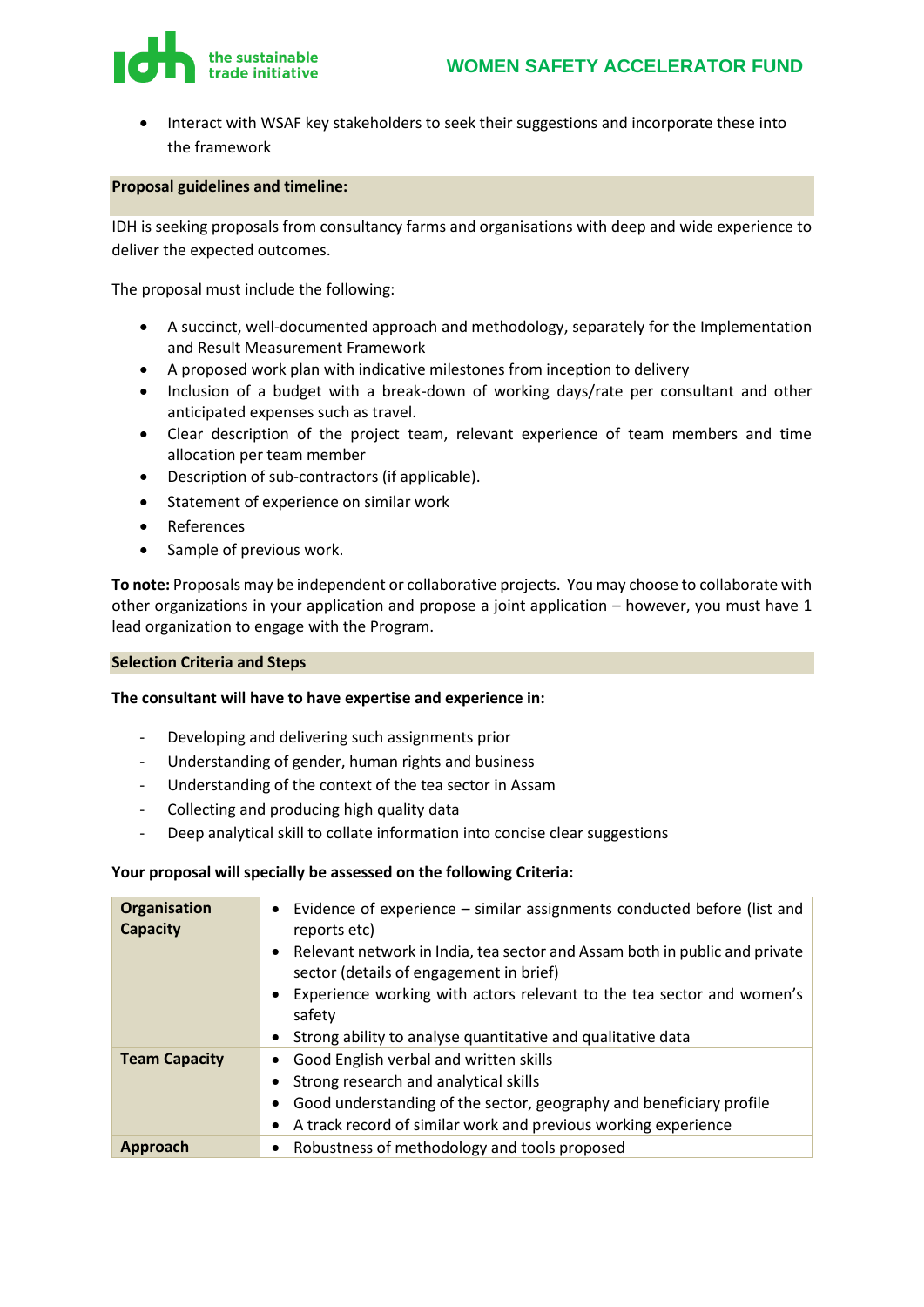

|                             | Project Management Approach for smooth collection of data and mapping<br>٠<br>and<br>Efficiency and quality of data collection, cleaning and presentation tools<br>$\bullet$<br>and systems                                                                           |
|-----------------------------|-----------------------------------------------------------------------------------------------------------------------------------------------------------------------------------------------------------------------------------------------------------------------|
| <b>Work Plan</b>            | Description of activities & deliverables for the data collection approach<br>$\bullet$<br>and plan, taking into account the different types of data collection (as<br>requested for the budget) and the assignment schedule<br>• Progress tracking and reporting plan |
| (50)<br><b>Presentation</b> | • Introduction of organisation and team                                                                                                                                                                                                                               |
| minutes)                    | Presentation of proposal + work plan<br>$\bullet$                                                                                                                                                                                                                     |
|                             | Response to comments                                                                                                                                                                                                                                                  |

#### **PROPOSED TIMELINE:**

| <b>Activity</b>                                                                               | <b>Timeline</b>                |
|-----------------------------------------------------------------------------------------------|--------------------------------|
| Deadline for submission of proposals                                                          | 20 <sup>th</sup> Oct 2020      |
| Selection of consultant                                                                       | 1st November 2020              |
| Presentation Inception meeting with the selected consultant                                   | 9th Nov 2020                   |
| Finalisation of work plan                                                                     | 20rd Nov 2020                  |
| <b>Implementation Framework Delivery</b>                                                      |                                |
| Delivery of checklist for producer maturity assessment<br>1.                                  | 10 <sup>th</sup> Dec 2020      |
| Stakeholder engagement and presentations on key strategies for<br>2.<br>impact and transition | 5 <sup>th</sup> January 2021   |
| First draft of implementation blueprint and communication deck<br>3.                          | 18th January 2021              |
| IDH review and comments on draft<br>4.                                                        | 25 <sup>th</sup> January 2021  |
| Final Report and Communication Deck for Implementation Framework<br>5.                        | 5 <sup>th</sup> February 2021  |
| IDH review and approval of Implementation Framework<br>6.                                     | 10 <sup>th</sup> February 2021 |
| <b>Result Management Framework Delivery</b>                                                   |                                |
| Delivery of KPI and Impact Indicators<br>1.                                                   | 7 <sup>th</sup> December 2020  |
| Presentation on milestones and transition plan from grant based to<br>2.<br><b>RbF</b>        | 21st December 2020             |
| First draft of Result Measurement Framework and Communication<br>3.<br><b>Deck</b>            | 11 <sup>th</sup> January 2021  |
| 4.<br>IDH review and comments                                                                 | 20 <sup>th</sup> January 2021  |
| Final Result Measurement Framework and Communication Deck<br>5.                               | 1st February 2021              |
| IDH review and approval of RMF<br>6.                                                          | 8 <sup>th</sup> February 2021  |
| Final version Implementation and RMF + PowerPoint presentation                                | 15 <sup>th</sup> February 2020 |
| Weekly written updates / cadence calls                                                        | Weekly                         |
| Monthly review meetings                                                                       | Monthly                        |